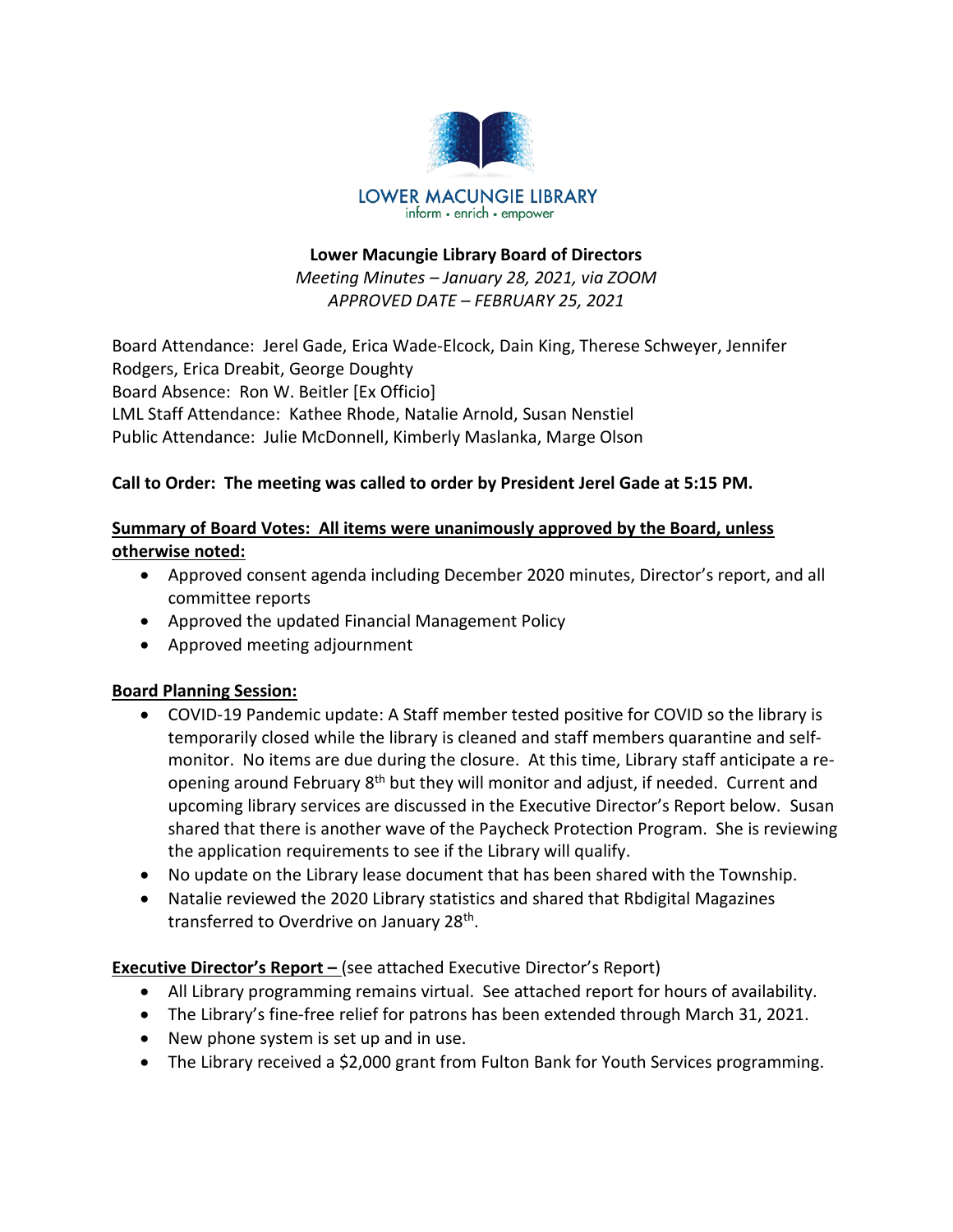## **Committee Chair Reports & Next Meeting Dates**

### **Finance:**

- Susan is preparing for the 2020 Financial Statement audit.
- The Library received \$22,000 through fundraising in 2020.
- The committee updated the Financial Management Policy. A motion was made to approve the updates. The motion passed unanimously.
- Next meeting February 22<sup>nd</sup> at 5:00 PM

#### **Personnel:**

- No report
- Next meeting February  $19<sup>th</sup>$  at 12:00 PM

#### **Facilities:**

- No report
- Next meeting TBD

#### **Marketing**

- The committee shared that they are continuing to look into fundraising ideas for the Library's  $20<sup>th</sup>$  anniversary in 2021.
- Next meeting February 24<sup>th</sup> at 5:00 PM

## **Nominating:**

- No report
- Next meeting TBD

## **Friends of LML Update:**

- No report
- Next meeting TBD

## **Technology:**

- The new phone system was installed successfully.
- The Library is considering extending the wireless internet reach so that residents will be able to access the internet from the parking lot. Natalie is talking to Compass and the Library would need LMT approval since the access point would need to be installed on the outside of the building.
- Next meeting TBD

## **Strategic Planning:**

- No report
- Next meeting TBD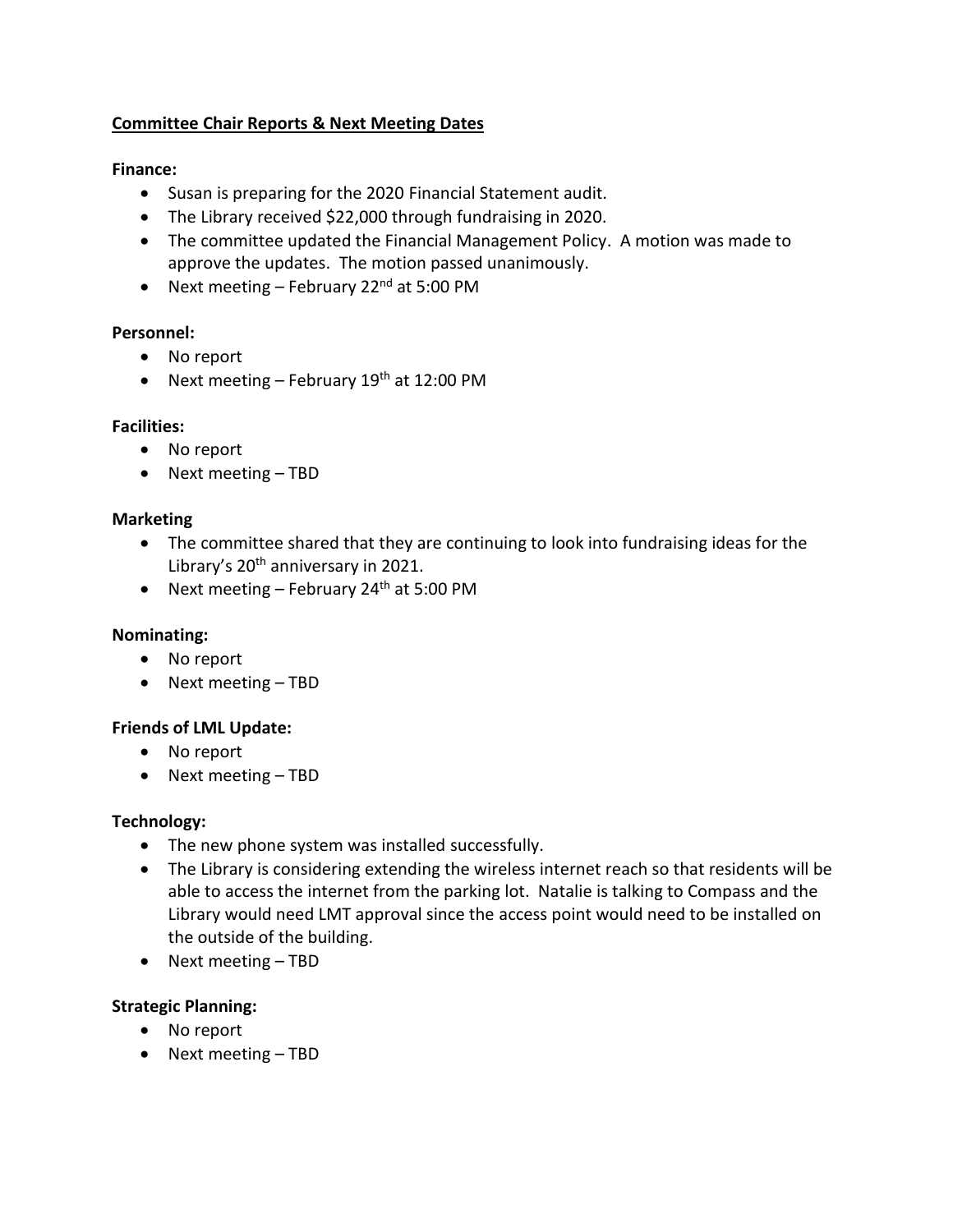#### **Old Business**

- The Board has been asked to reconsider the District Library topic that was reviewed in March of 2018. Board members suggested waiting until the Library is back to full operational hours before addressing this topic.
- The Library's strategic plan will be discussed in 2021.

#### **New Business**

- A reminder that Trustees need to complete the annual conflict of interest form.
- President Jerel Gade announced that he will be stepping down from the Board of Trustees effective January  $31<sup>st</sup>$ . Jerel was a Board Member for 11 years. The board members and Library staff thank him for his service to the Library.
- Erica Wade-Elcock will be acting President of the Board until the officer nomination and election takes place at our February 25<sup>th</sup> meeting.
- A posting will be made on the LMT website about the open Board position.

#### **Public Comment**

- Kimberly Maslanka Kimberly works for NovaCare Rehabilitation and she shared that she and her company are willing to partner with the Library for events or volunteer opportunities.
- Marge Olson Marge shared questions and concerns about the Library's temporary closure as well as questions about reopening the Library for full browsing.
- Julie McDonnell Julie asked about the 2020 Library Financial Statement and usage of the revenue in excess of expenses.

Meeting adjourned at 6:30 PM.

## **ACTION ITEMS WITH DUE DATES**

**Next Meeting:** Thursday, February 25, 2021 at 5:00pm, via ZOOM (Natalie will send a link before the meeting)

*Respectively submitted: Therese Schweyer*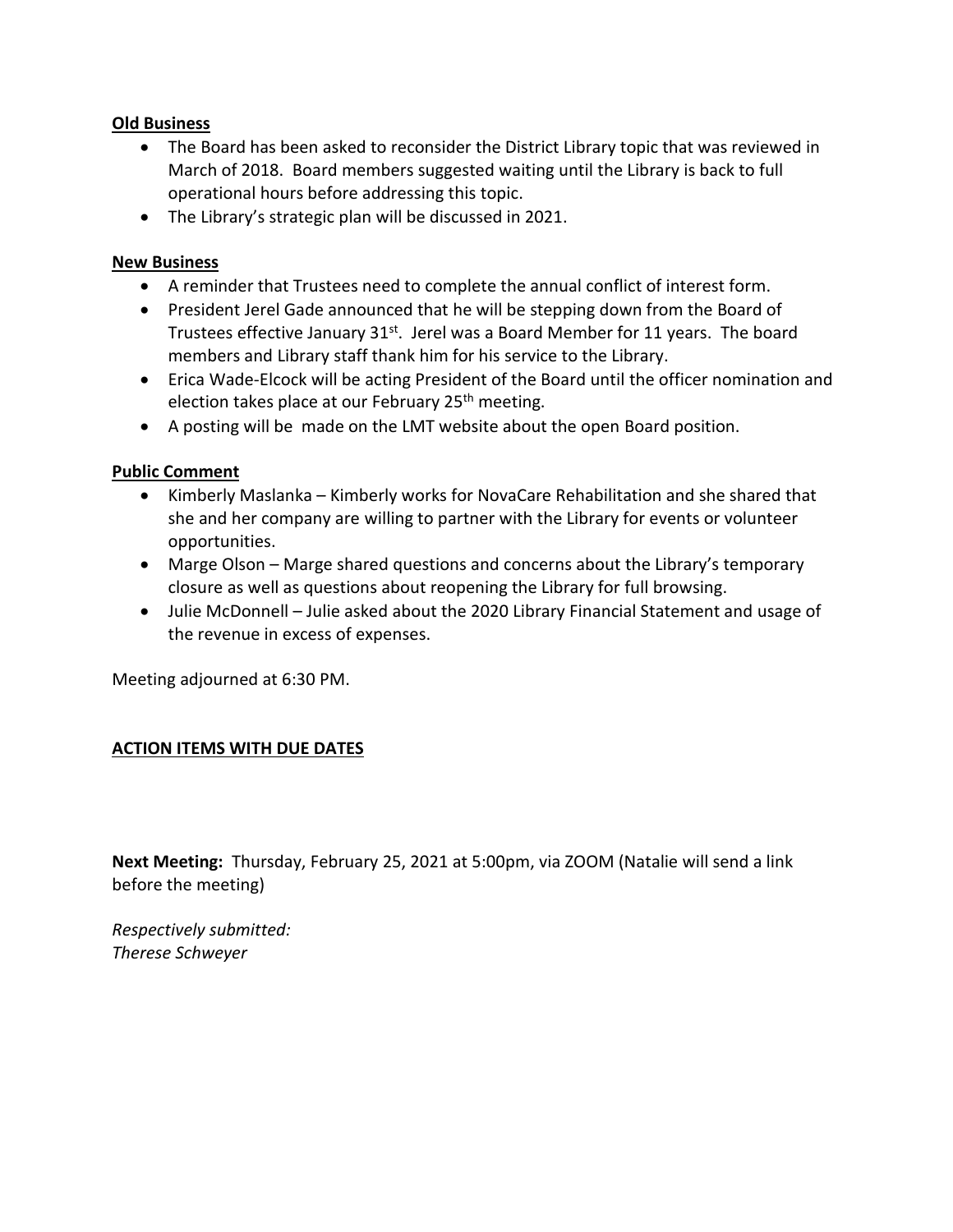## **Library Director's Report (1/28/21)**

# **Objectives**

#### **Community Partnership**

- Programs for adults, teens and children will continue virtually
- AARP Tax Aide is in the planning stages

#### **Relevance**

- Jennifer Rodger's *Did You Know* video has been placed on Facebook and the LML website and continues to inform the community of our services
- Contactless-pickup appointments are available Monday through Thursday (three every ten minutes) from 10:00am to 5:50pm, Friday and Saturday 10:00am to 1:50pm. Times have been expanded to accommodate expected influx of Parkland patrons during their closure
- Staff attended training with IPfone, the library's new phone system December 18

## **Fiscal Responsibility**

- Allentown District libraries are eligible for \$33, 901.58 in CARES ACT funding to cover costs incurred from April 21 – September 30, 2020 from COVID 19, which will be divided evenly between the twelve district libraries. Updated financial policies need to be submitted
- We will be receiving \$43,315 which is the remaining 7/12 of the 2021 State Aid
- The SBA forgave the \$89,000 loan December 21
- Susan is exploring possibility of applying for third round of Payroll Check Protection Program funding
- Susan filed EITC application and E-rate Form 470
- Received \$2,000 from Fulton Bank for Youth Services programming
- Raised \$6,690 from the year-end appeal

#### **Communication and Leadership Effectiveness**

- Began the annual review process and three month review for Kathryn
- Attended Governor's Advisory Council meeting Thursday, December 3
- Attended Christi Buker's (President of PaLA) Open Forums Thursdays December 10 and January 14